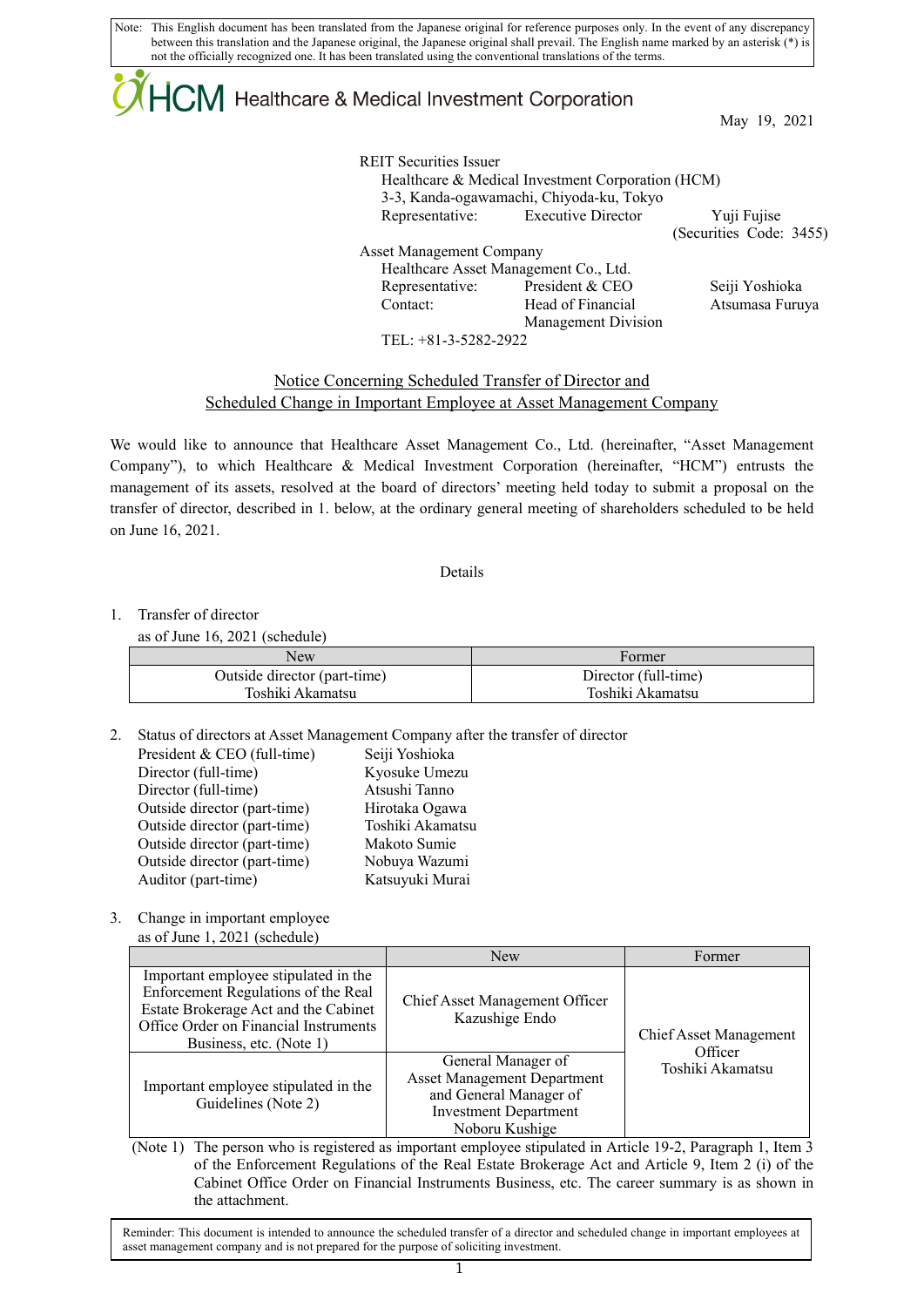Note: This English document has been translated from the Japanese original for reference purposes only. In the event of any discrepancy between this translation and the Japanese original, the Japanese original shall prevail. The English name marked by an asterisk (\*) is not the officially recognized one. It has been translated using the conventional translations of the terms.

## Healthcare & Medical Investment Corporation

The person who is assigned to the Asset Management Department as important employee who fully understands the business characteristics of healthcare facilities due to the experience of investment business, loan business, due diligence business, real estate appraisal business and operation business of healthcare facilities stipulated in the "Guidelines Concerning Utilizing Healthcare REITs Targeting Housing for the Elderly, Etc." of the Ministry of Land, Infrastructure, Transport and Tourism (hereinafter, the "Healthcare Guidelines"), as well as who fully understands the business characteristics of hospitals and has specialized skills of being able to make adjustments with hospital officials due to the experience of investment business in hospital real estate stipulated in the "Guidelines Concerning REITs Targeting Hospital Real Estate" of the Ministry of Land, Infrastructure, Transport and Tourism (hereinafter, the "Guidelines" together with the Healthcare Guidelines). The career summary is as shown in the attachment.

With regard to this matter, necessary notification and other procedures will be undertaken in accordance with the provisions of the Financial Instruments and Exchange Act, the Building Lots and Buildings Transaction Business Act, and other related laws and regulations.

\* Website of HCM: http://www.hcm3455.co.jp/en/

Reminder: This document is intended to announce the scheduled transfer of a director and scheduled change in important employees at asset management company and is not prepared for the purpose of soliciting investment.